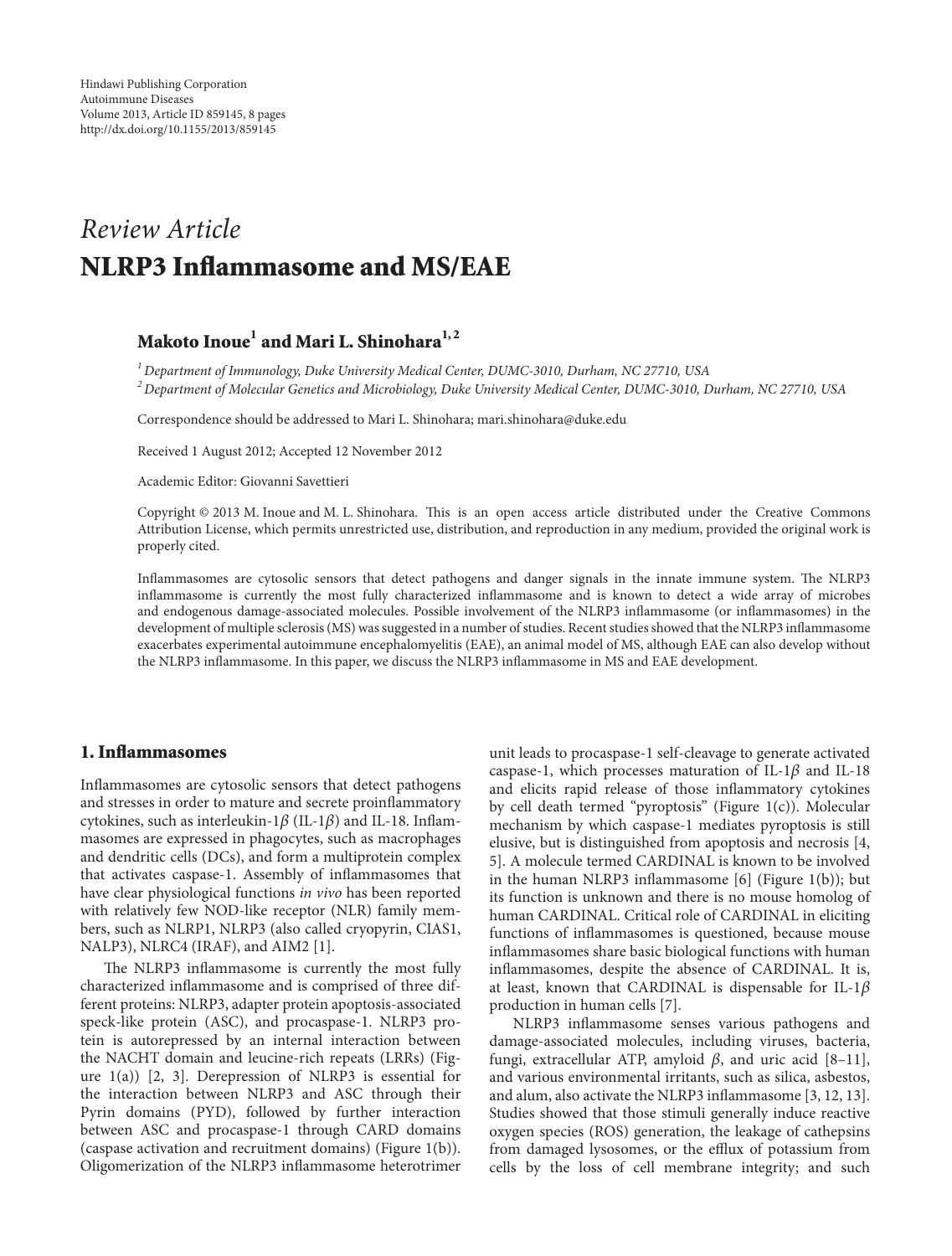

FIGURE 1: Assembly of the NLRP3 inflammasome. (a) Without an activator, NLRP3 is autorepressed by the interaction between LRRs and the NACHT domain. (b) NLRP3 activator opens up NLRP3 and allows to interact with ASC. ASC further interacts with procaspase-1. Although a CARDINAL homolog is not present in mice, we showed human CARDINAL, shown with a shade, as a part of the human NLRP3 inflammasome complex. (c) NLRP3 units polymerize. Active caspase-1 processes maturation of IL-1 $\beta$  and IL-18. Pyroptosis is also induced by activated caspase-1.

intracellular molecules activate the NLRP3 inflammasome [8, 13–19]. However, the molecular mechanisms by which the NLRP3 inflammasome is activated by cathepsins, ROS, and the potassium efflux are also still not clear.

## 2. NLRP3 Inflammasome and MS

eases was identified by studies showing constitutively active The involvement of NLRP3 inflammasome in human disforms of NLRP3 by mutations within the *Nlrp3* locus. The mutations correlate to autoinflammatory syndromes, such as Muckle-Wells syndrome (MWS), familial cold autoinflammatory syndrome, and cryopyrin-associated periodic syndrome  $[20-22]$ . Recent studies further revealed the involvement of the NLRP3 inflammasome in various human diseases, such as gout, type-2 diabetes, atherosclerosis, and inflammatory bowel diseases. Details of those are described in recent excellent reviews [23-26].

Multiple sclerosis (MS) is an autoimmune inflammatory demyelinating disease of the central nervous systems (CNSs) mediated by myelin-specific autoreactive T cells. There are a number of reports that strongly suggest the involvement of the NLRP3 inflammasome (or inflammasomes) in the development of MS. MS-like lesions were observed in a MWS patient who had a disease-susceptible mutation in the *Nlrp*3 gene [27, 28]. Expression of caspase-1 is elevated in MS plaques and peripheral blood mononuclear cells of MS patients [29, 30]. Abundance of caspase-1, together with that of IL-18, is also identified in peripheral mononuclear cells from MS patients compared to those cells from healthy controls [31]. It is of note that various human SNPs of caspase-1 have already been identified [32].

Quite a few studies showed correlation between severity of MS and IL-1 $\beta$  (and its receptor), which is a major cytokine processed by inflammasomes [33-40]. Levels of IL-1 $\beta$  in the cerebrospinal fluid (CSF) in MS patients are upregulated onset MS [33, 38, 39]. Treatment of MS patients with and correlated with susceptibility and progression of relapseglatiramer acetate or IFN $\beta$  is known to elevate the levels of endogenous IL-1 receptor antagonist  $[41, 42]$ . On the other hand, an NLRP3 inflammasome activator, ATP, is detected by a purinergic receptor, P2X7R. Elevated P2X7R expression in spinal cords of MS patients was observed  $[43, 44]$ , and glatiramer acetate reduced the P2X7R expression levels [45]. Gain-of-function single nucleotide polymorphisms in the P2X7 receptor gene are considered to be associated to MS lular ATP to the development of MS. In addition to the [46]. Those studies suggest the contribution of extracellevels of ATP, those of uric acid, which also activate the NLRP3 inflammasome, are also upregulated in the CSF of MS patients [47], and serum uric acid level in patients is potentially associated with susceptibility of MS [48]. It should be noted that increased cathepsin B activity in brains of MS patients was reported as well [49]. Because the word "inflammasomes" had not been used in earlier publications, the connection between MS and NLRP3 inflammasome was less visible. As we recently demonstrated the presence of an NLRP3 inflammasome-independent subset in experimental autoimmune encephalomyelitis (EAE), an animal model of MS [50], the NLRP3 inflammasome may not be involved in the development of all kinds of MS, which is a multifactorial and heterogeneous disease. However, these studies strongly suggest the general involvement of the NLRP3 inflammasome in MS.

#### 3. NLRP3 Inflammasome and EAE

Ting and colleagues first reported the critical role of the NLRP3 inflammasome in EAE development using mice lacking gene encoding NLRP3 ( $Nlrp3^{-/-}$ ) [51].  $Nlrp3^{-/-}$ mice displayed significantly mild EAE and reduction in IFN $\gamma$ - and IL-17-expressing T helper (Th1 and Th17, resp.) cells in the peripheral lymphoid tissues and the spinal cord [51, 52]. NLRP3 inflammasome induces demyelination both in the EAE model and a chemically induced demyelinating disease model [52, 53]. More recently, we demonstrated that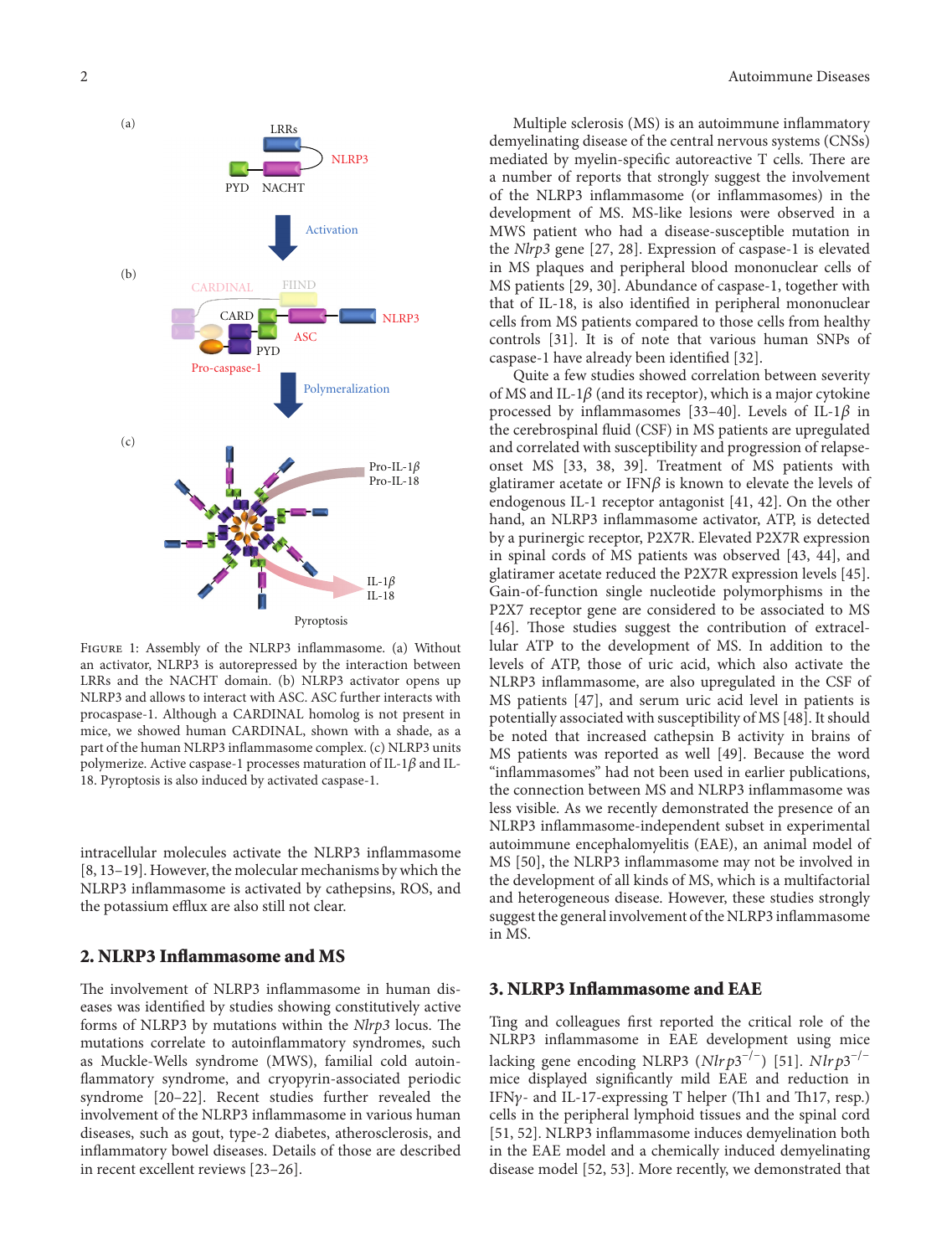

FIGURE 2: Role of NLRP3 inflammasome in the development of the autoimmune responses in EAE. Upon activation by DAMPs and possibly by PAMPs, the NLRP3 inflammasome processes IL-1 $\beta$  and IL-18 maturation in macrophages and DCs, which work as APCs. Secreted IL-1 $\beta$ and IL-18 were detected both by APCs as an autocrine manner and by  $CD4^+$  T cells, which are being activated with a self-antigen by the APCs. IL-1 $\beta$  and IL-18 induce expression of chemokines and their receptors both by T cells and APCs. Upregulation of chemokines and their receptors enhances migration of T cells and APCs to the CNS to progress EAE.

the NLRP3 inflammasome induces EAE progression by enhancing chemotactic migration of T helper cells and antigen-presenting cells (APCs) into the CNS [52] (Figure 2). We also showed that  $Asc^{-/-}$  mice, which lack the gene encoding ASC, showed similar phenotypes to those in  $Nlrp3^{-/-}$  mice [50, 52]. Because ASC is shared with other inflammasomes than NLRP3, the results suggest the major contribution of the NLRP3 inflammasomes in EAE pathogenicity among inflammasomes. Caspase-1-deficient mice are also resistant to EAE, supporting the involvement of inflammasomes (most probably NLRP3 inflammasome) in EAE pathogenicity  $[54, 55]$ .

A tie between the NLRP3 inflammasome and EAE development is also supported by a number of other studies 18 during EAE development [50, 51, 54]. NLRP3 inflam-<br>masome requires activation to exert its function; therefore, demonstrating enhanced levels of caspase-1, IL-1 $\beta$ , and IL-<br>18 during EAE development [50, 51, 54]. NLRP3 inflamwe evaluated and confirmed the activation of the NLRP3 inflammasome during EAE progression by detecting active caspase-1 (p20) in splenocytes and in CNS and high levels 1R antagonist (IL-1Ra) displayed mild EAE with reduced deficient mice and mice treated with a recombinant ILof IL-1 $\beta$  and IL-18 in serum and in spleen [50]. IL-1Rnumbers of Th17 cells [56, 57]. In addition, IL-18 expression is increased in serum from mice that develop EAE [51], and IL-18 expression in EAE mice depends on the presence of ASC and NLRP3 [50]. IL-18-deficient  $(Il18^{-/-})$  mice display significantly mild EAE [51, 58]. Another report to suggest the involvement of the NLRP3 inflammasome in EAE is amelioration of the disease by P2X7 receptor blockade, which prevents cells from detecting ATP [59]. Taken together, these studies demonstrated that the NLRP3 inflammasome plays an important role in EAE.

## 4. Impact of IL-1 $\beta$  and IL-18 on EAE

masome. Involvement of IL-1 $\beta$  and IL-18 in EAE progression IL-1 $\beta$  and IL-18 are cytokines matured by the NLRP3 inflamhad long been speculated. IL-1 $\beta$  plays a role in reversing demyelination and breakdown of blood-brain barrier, which prevents infiltration of T cells and other cells into the CNS in healthy individuals [60]. IL-1 $\beta$  also induces activation of microglia [61], which stimulate CNS-infiltrated T cells by presenting self-antigens during EAE development. IL-1 $\beta$ , together with IL-23, promotes IL-17 expression both by  $\gamma \delta T$ cells and  $CD4^+$  T cells [56, 62]. (In particular, the critical role of Th17 cells in EAE has been well documented.)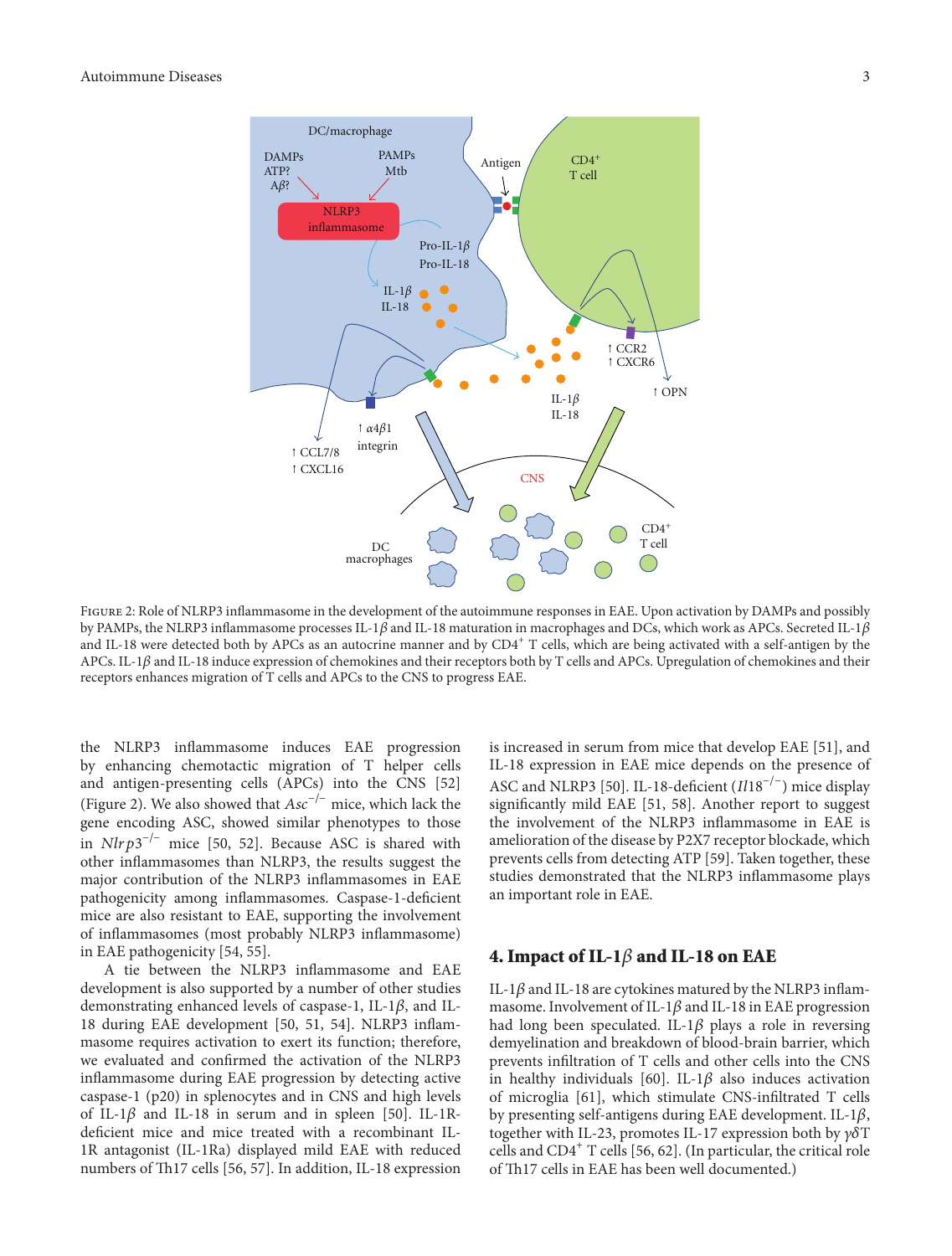IL-18 has been studied in the context of EAE. High  $1118$ mRNA levels were found in the brain and the spinal cord at the onset and throughout the course of EAE [63, 64]. There are conflicting results on EAE in IL-18-deficient mice. Two groups showed significantly mild EAE in  $\it{Il}18^{-/-}$  mice by defects in mounting autoreactive Th1/Th17 and autoantibody responses [51, 58], but another showed only slightly milder EAE in  $I/18^{-/-}$  mice compared to WT mice [65]. (The latter study also showed that IL-18 receptor-deficient mice were completely resistant to EAE.) In both studies,  $I118^{-/-}$ mice were reasonably backcrossed enough, and the backcross generations do not look to be a major issue. Rather, we suspect that the discrepancy could come from the distinct EAE inducition regimens among those studies. In a report that showed resistance to EAE in  $I/18^{-/-}$  mice, transfer of splenocytes from immunized  $I118^{-/-}$  mice to recipients did not induce EAE [58]. The result is congruent with our finding that transfer of peripheral T cells from immunized  $Nlrp3^{-/-}$ and  $Asc^{-/-}$  mice to recipients failed to induce EAE [52]. These results suggest a pathogenic role of IL-18, which is matured by inflammasomes in APCs during the activation of peripheral T cells after immunization. NLRP3 inflammasome-mediated IL-18 production is also known to exacerbate demyelination [53] and to promote IL-17 production by  $\gamma \delta T$  cells as well as  $CD4^+$  T cells [66] during EAE progression. Based on these findings and the proinflammatory character of IL-1 $\beta$ and IL-18, both cytokines are involved in EAE progression.

## 5. EAE Development by Immune Cell Chemotaxis Induced by the NLRP3 Inflammasome

More recently, the NLRP3 inflammasome was shown to mediate EAE progression by inducing chemotactic ability of immune cells, rather than augmenting the Th17 cell population [52]. Reduced Th17 cell population in  $Asc^{-/-}$  and  $Nlrp3^{-/-}$  miceappears to be one of mechanisms by which the absence of the NLRP3 inflammasomes ameliorates EAE, but it is not a causal factor of the resistance to EAE in  $Asc^{-/-}$  and  $Nlrp3^{-/-}$  mice. Instead,  $Asc^{-/-}$  and  $Nlrp3^{-/-}$ mice developed mild EAE because Th17 cells generated in those mice were not equipped to migrate into the CNS [52]; therefore, the quality of Th17 cells matters in the resistance of  $Asc^{-/-}$  and  $Nlrp3^{-/-}$  mice to EAE, rather than the quantity of Th17 cells. Th17 cells (and other T helper cells) from  $Asc^{-/-}$  and  $Nlrp3^{-/-}$  mice express low levels of CCR2, CXCR6, and osteopontin (OPN) [52] (Figure 2). Interestingly, chemotaxis of APCs in immunized  $Asc^{-/-}$  and sion of CCL7/MCP3 (CCR2 ligand), CCL8/MCP2 (CCR2  $Nlrp3^{-/-}$  mice was also impaired by diminished gene expresligand), CXCL16 (CXCR6 ligand), and  $\alpha$ 4 $\beta$ 1 integrin (OPN receptor) [52] (Figure 2). Intriguingly, those molecules that are upregulated during EAE development by the presence of the NLRP3 inflammasome are matching chemokine/receptor pairs between T cells and APCs. In vitro analyses to evaluate

cellular chemotaxis indeed demonstrated that T cells and DCs from immunized  $Asc^{-/-}$  and  $Nlrp3^{-/-}$  mice were severely compromised in migration ability  $[52]$ .

Roles of these chemokines and their receptors in EAE development were reported. Previous studies showed that  $Ccr2^{-/-}$  mice recruit reduced numbers of mononuclear cells in the CNS and show mild EAE [67, 68]. Actually, CCR2 expression in circulating  $CD4^+$  T cells is significantly elevated during MS relapse [69, 70]. On the other hand, roles of CCR2 ligands, CCL7/MCP3 and CCL8/MCP2, in EAE are less characterized, compared to other proteins detected in our study [52], but some MS studies suggest the involvement of MCP2 and MCP3 in the disease development. For example, both MCP2 and MCP3 are considered to be involved in the development of MS lesions in the CNS  $[71]$ . A genetic polymorphism was also reported in the promoter-enhancer region of the MCP3 gene of MS patients [72]. CXCR6 is required for neuroinflammation by immune cell infiltration in cortical injury sites [73].  $Cxcr6^{-/-}$  mice are not resistant to EAE, but antibodies against CXCL16 is known to reduce EAE severity [73, 74]. OPN is widely known to be an chemoattractant for immune cells [75]. In addition to high expression of OPN in MS lesions  $[76]$ , OPN-deficient mice develop milder EAE than WT mice [76-80]. OPN also induces Th17 responses  $[78, 81]$  and sustains inflammatory T cells by inhibiting apoptosis [79] to exacerbate EAE [82]. The  $\alpha$ 4 $\beta$ 1 integrin, an OPN receptor, in induction of EAE and MS has been well characterized. Indeed, an FDA-approved MS drug, natalizumab, is a humanized monoclonal antibody against  $\alpha$ 4 integrin [83, 84].

## 6. Two Subtypes of EAE: NLRP3 Dependent or Independent

Two initial reports on the NLRP3 inflammasome in EAE showed contrasting results. One showed susceptibility to EAE of  $Nlrp3^{-/-}$  mice [85] and the other showed resistance of  $Nlrp3^{-/-}$  mice [51]. The results appeared to be conflicting, but they do not: EAE can be induced with or without the nization [50]. Such NLRP3 inflammasome-independent EAE NLRP3 inflammasome depending on the intensity of immucan be induced by aggressive immunization. For example, high doses of heat-killed Mycobacteria in complete Freund's adjuvant (CFA) are sufficient to induce EAE in  $Nlrp3^{-/-}$ and  $Asc^{-/-}$  mice [50]. Similar observation was reported in a study of caspase-1-deficient mice, in which disease tion, the dose, and the MHC-binding affinity of antigen susceptibility is associated with the number of immunizapeptide [54]. Therefore, intensive antigen presentation by APCs to T cells appears to break tolerance and this might induce NLRP3 inflammasome-independent EAE. On the other hand, passive EAE, induced by an adoptive transfer of dependent [50]. As passive EAE induction does not include activated T cells to recipient mice, is NLRP3 inflammasomevating the NLRP3 inflammasome. Importantly, we further CFA, the result suggests that adjuvant is not essential for acti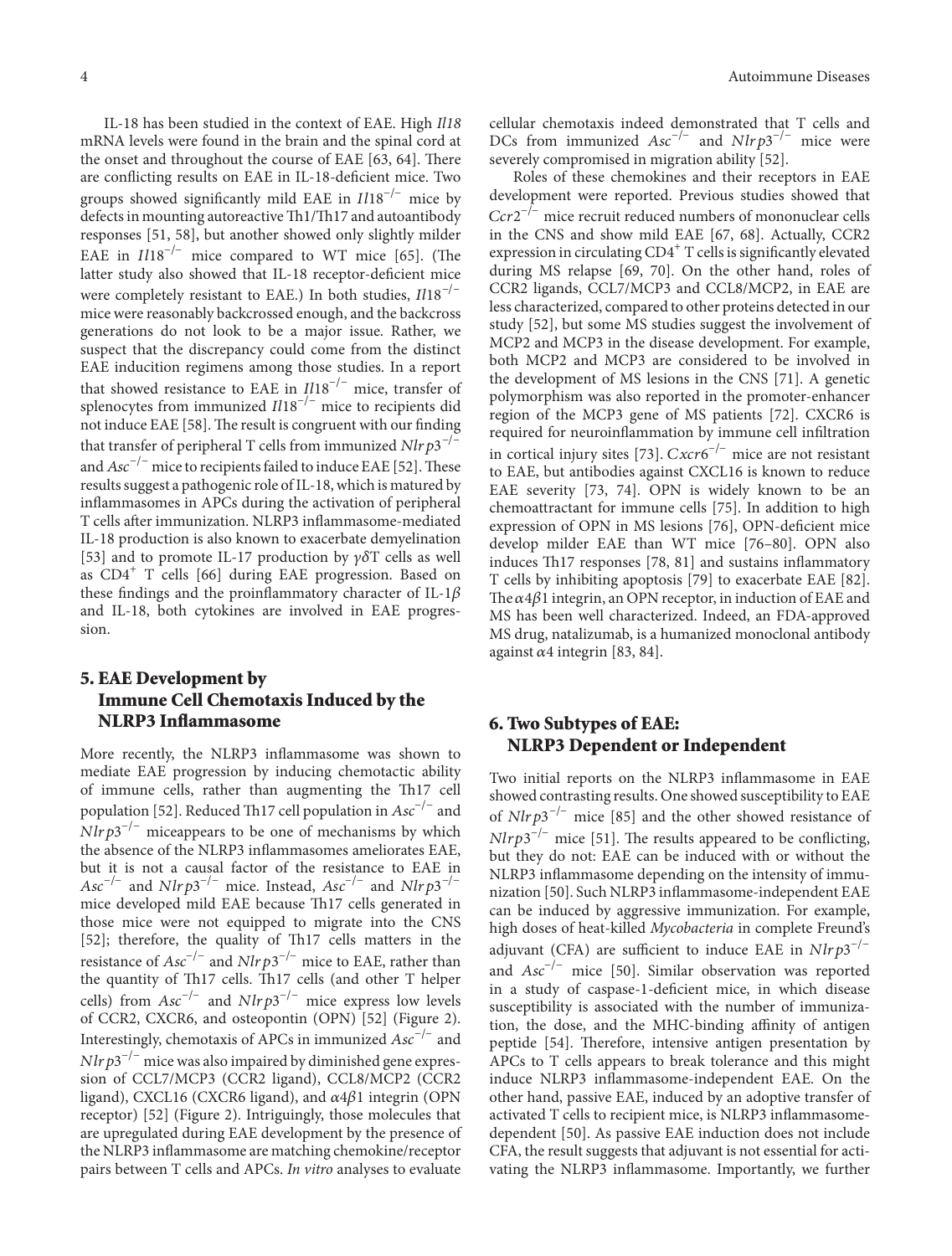line treatment for MS, is not effective when EAE progression is independent of the NLRP3 inflammasome [50]. In demonstrated that the treatment of IFN $\beta$ , which is a first-<br>line treatment for MS, is not effective when EAE progreshuman MS disease, such an artificial disease induction is not involved; therefore, it is currently not clear whether and how MS progresses in an NLRP3 inflammasome-independent fashion.

## 7. Conclusion and Perspectives

Although EAE is an excellent model to understand MS, EAE and MS are not the same disease and the findings in EAE may not be able to fully apply to MS. However, without using animal models, it is almost impossible to understand the role of inflammasomes in the development of those neuroinflammatory diseases. Congruent with a number of studies on MS patients, animal EAE models strongly suggested the involvement of inflammasomes, NLRP3 in particular, in autoimmune neuroinflammation. Because of the relatively recent identification of the structure of inflammasomes and its characterization, many studies of MS and EAE did not mention "inflammasomes," despite descriptions of caspase-<br>1, IL-1 $\beta$ , and other inflammasome-related molecules. As discussed in this paper, now we started to understand the role of the NLRP3 inflammasome in EAE development. To develop better MS treatments, it may be necessary to understand innate inflammation. Mechanistic understanding of innate inflammation caused by the NLRP3 inflammasome using EAE models and testing hypotheses obtained from EAE studies in MS are expected to bring a considerable progress in the efforts to treat MS.

## Acknowledgment

This study was supported by the National Multiple Sclerosis Society Research Grant (RG 4536-A-1) to Shinohara.

## References

- [1] K. Schroder and J. Tschopp, "The inflammasomes," Cell, vol. 140, no. 6, pp. 821-832, 2010.
- [2] I. E. Brodsky and D. Monack, "NLR-mediated control of rial pathogens," Seminars in Immunology, vol. 21, no. 4, pp. inflammasome assembly in the host response against bacte-199-207, 2009.
- tion: the convergence of multiple signalling pathways on ROS [3] J. Tschopp and K. Schroder, "NLRP3 inflammasome activaproduction?" Nature Reviews Immunology, vol. 10, no. 3, pp. 210-215, 2010.
- grammed cell death," *Trends in Microbiology*, vol. 9, no. 3, pp. [4] B. T. Cookson and M. A. Brennan, "Pro-inflammatory pro-113-114, 2001.
- [5] S. L. Fink and B. T. Cookson, "Apoptosis, pyroptosis, and necrosis: mechanistic description of dead and dying eukaryotic cells," Infection and Immunity, vol. 73, no. 4, pp. 1907-1916, 2005.
- [6] L. Agostini, F. Martinon, K. Burns, M. F. McDermott, P. N. Hawkins, and J. Tschopp, "NALP3 forms an IL-1 $\beta$ -processing

inflammasome with increased activity in Muckle-Wells autoinflammatory disorder," Immunity, vol. 20, no. 3, pp. 319-325, 2004.

- [7] I. C. Allen, M. A. Scull, C. B. Moore et al., "The NLRP3 inflammasome mediates in vivo innate immunity to influenza a virus through recognition of viral RNA," Immunity, vol. 30, no. 4, pp. 556-565, 2009.
- [8] S. Mariathasan, D. S. Weiss, K. Newton et al., "Cryopyrin activates the inflammasome in response to toxins and ATP," Nature, vol. 440, no. 7081, pp. 228-232, 2006.
- nalling couples to the Nlrp3 inflammasome for anti-fungal host [9] O. Gross, H. Poeck, M. Bscheider et al., "Syk kinase sigdefence," Nature, vol. 459, no. 7245, pp. 433-436, 2009.
- [10] F. Martinon, V. Pétrilli, A. Mayor, A. Tardivel, and J. Tschopp, "Gout-associated uric acid crystals activate the NALP3 inflam-<br>masome," *Nature*, vol. 440, no. 7081, pp. 237–241, 2006.
- [11] A. Halle, V. Hornung, G. C. Petzold et al., "The NALP3 inflammasome is involved in the innate immune response to amyloid- $\beta$ ," Nature Immunology, vol. 9, no. 8, pp. 857-865, 2008.
- [12] C. Dostert, V. Pétrilli, R. van Bruggen, C. Steele, B. T. Mossman, and J. Tschopp, "Innate immune activation through Nalp3 inflammasome sensing of asbestos and silica," Science, vol. 320, no. 5876, pp. 674-677, 2008.
- [13] V. Hornung, F. Bauernfeind, A. Halle et al., "Silica crystals and aluminum salts activate the NALP3 inflammasome through phagosomal destabilization," Nature Immunology, vol. 9, no. 8, pp. 847-856, 2008.
- [14] D. Perregaux and C. A. Gabel, "Interleukin-1 $\beta$  maturation and release in response to ATP and nigericin. Evidence that potassium depletion mediated by these agents is a necessary and common feature of their activity," Journal of Biological Chemistry, vol. 269, no. 21, pp. 15195-15203, 1994.
- [15] V. Pétrilli, S. Papin, C. Dostert, A. Mayor, F. Martinon, and J. Tschopp, "Activation of the NALP3 inflammasome is triggered by low intracellular potassium concentration," Cell Death and Differentiation, vol. 14, no. 9, pp. 1583-1589, 2007.
- 1-mediated recognition of bacterial molecules activates the [16] T. D. Kanneganti, M. Lamkanfi, Y. G. Kim et al., "Pannexincryopyrin inflammasome independent of toll-like receptor signaling," *Immunity*, vol. 26, no. 4, pp. 433-443, 2007.
- [17] R. Zhou, A. S. Yazdi, P. Menu, and J. Tschopp, "A role for mitochondria in NLRP3 inflammasome activation," Nature, vol. 469, pp. 221-225, 2011.
- [18] K. Nakahira, J. A. Haspel, V. A. K. Rathinam et al., "Autophagy proteins regulate innate immune responses by inhibiting the release of mitochondrial DNA mediated by the NALP3 inflam-<br>masome," *Nature Immunology*, vol. 12, no. 3, pp. 222–230, 2011.
- vation," *European Journal of Immunology*, vol. 40, no. 3, pp. [19] F. Martinon, "Signaling by ROS drives inflammasome acti-616-619, 2010.
- [20] H. M. Hoffman, J. L. Mueller, D. H. Broide, A. A. Wanderer, and R. D. Kolodner, "Mutation of a new gene encoding a putative drome and Muckle-Wells syndrome," Nature Genetics, vol. 29, pyrin-like protein causes familial cold autoinflammatory synno. 3, pp. 301-305, 2001.
- [21] J. Feldmann, A. M. Prieur, P. Quartier et al., "Chronic infantile neurological cutaneous and articular syndrome is caused by clear cells and chondrocytes," American Journal of Human mutations in CIAS1, a gene highly expressed in polymorphonu-Genetics, vol. 71, no. 1, pp. 198-203, 2002.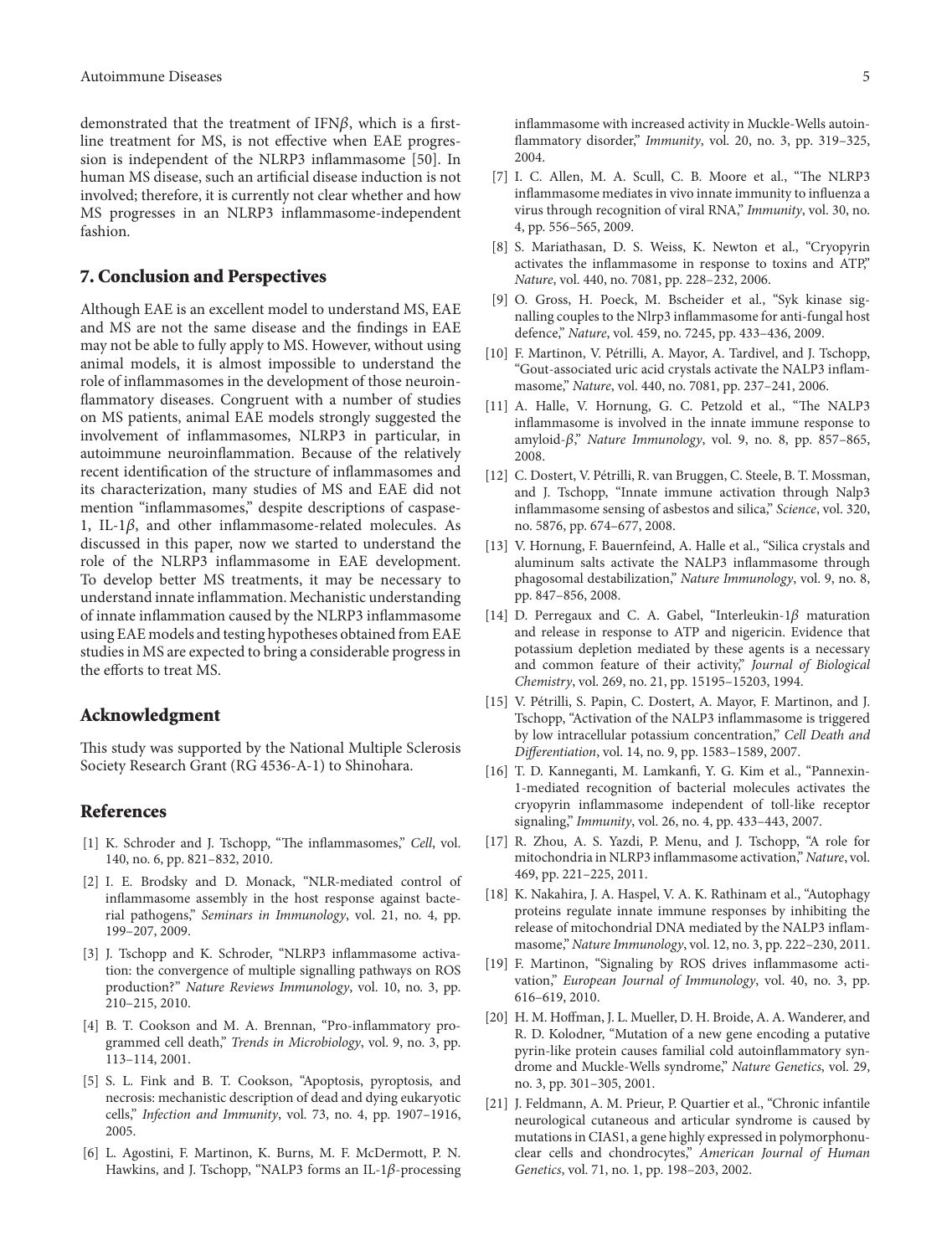- PILLERs, pyrin and hereditary immunological disorders," [22] J. P. Y. Ting, D. L. Kastner, and H. M. Hoffman, "CATER-Nature Reviews Immunology, vol. 6, no. 3, pp. 183-195, 2006.
- masomes in health and disease," Nature, vol. 481, pp. 278-286, [23] T. Strowig, J. Henao-Mejia, E. Elinav, and R. Flavell, "Inflam-2012.
- laro, "The inflammasomes in health and disease: from genetics [24] C. Conforti-Andreoni, P. Ricciardi-Castagnoli, and A. Mortelto molecular mechanisms of autoinflammation and beyond," Cellular and Molecular Immunology, vol. 8, no. 2, pp. 135-145, 2011.
- mation and metabolic disease," Trends in Immunology, vol. 32, [25] D. de Nardo and E. Latz, "NLRP3 inflammasomes link inflamno. 8, pp. 373-379, 2011.
- [26] P. Menu and J. E. Vince, "The NLRP3 inflammasome in health and disease: the good, the bad and the ugly," Clinical and Experimental Immunology, vol. 166, no. 1, pp. 1-15, 2011.
- [27] S. Compeyrot-Lacassagne, T. A. Tran, S. Guillaume-Czitrom, I. Marie, and I. Koné-Paut, "Brain multiple sclerosis-like lesions in a patient with Muckle-Wells syndrome," Rheumatology, vol. 48, no. 12, pp. 1618-1619, 2009.
- [28] C. Dodé, N. le Dû, L. Cuisset et al., "New mutations of CIAS1 that are responsible for Muckle-Wells syndrome and familial cold urticaria: a novel mutation underlies both syndromes," American Journal of Human Genetics, vol. 70, no. 6, pp. 1498-1506, 2002.
- [29] R. Furlan, M. Filippi, A. Bergami et al., "Peripheral levels of caspase-1 mRNA correlate with disease activity in patients with multiple sclerosis; a preliminary study," Journal of Neurology Neurosurgery and Psychiatry, vol. 67, no. 6, pp. 785-788, 1999.
- [30] X. Ming, W. Li, Y. Maeda et al., "Caspase-1 expression in *the multiple sclerosis plaques and cultured glial cells," Journal of the Neurological Sciences, vol. 197, no. 1-2, pp. 9-18, 2002.*
- [31] W. X. Huang, P. Huang, and J. Hillert, "Increased expression of capase-1 and interleukin-18 in peripheral blood mononuclear cells in patients with multiple sclerosis," Multiple Sclerosis, vol. 10, no. 5, pp. 482-487, 2004.
- [32] NCBI-dbSNP Website.
- duction of IL-1 $\beta$  and IL-1Ra as risk factors for susceptibility [33] B. A. de Jong, T. W. J. Huizinga, E. L. E. M. Bollen et al., "Proand progression of relapse-onset multiple sclerosis," Journal of Neuroimmunology, vol. 126, no. 1-2, pp. 172-179, 2002.
- 1 receptor antagonist gene polymorphism and multiple sclero-<br>sis," *Lancet*, vol. 346, no. 8980, pp. 979–980, 1995. [34] J. B. A. Crusius, A. S. Pena, B. W. van Oosten et al., "Interleukin-<br>1 receptor antagonist gene polymorphism and multiple sclero-
- gitudinal measurement of interleukin-1 receptor antagonist," [35] R. Voltz, M. Hartmann, S. Spuler et al., "Multiple sclerosis: lon-Journal of Neurology Neurosurgery and Psychiatry, vol. 62, no. 2, pp. 200-201, 1997.
- E. G. de la Concha, R. Arroyo, J. B. A. Crusius et al., "Com-<br>bined-effect of HLA-DRB1\*1501 and interleukin-1 receptor [36] E. G. de la Concha, R. Arroyo, J. B. A. Crusius et al., "Comantagonist gene allele 2 in susceptibility to relapsing/remitting multiple sclerosis," *Journal of Neuroimmunology*, vol. 80, no. 1-2, pp. 172-178, 1997.
- [37] R. Feakes, S. Sawcer, S. Broadley et al., "Interleukin 1 receptor antagonist (IL-1ra) in multiple sclerosis," *Journal of Neuroim-*<br>*munology*, vol. 105, no. 1, pp. 96–101, 2000.
- [38] O. H. Kantarci, E. J. Atkinson, D. D. Hebrink, C. T. McMurray, and B. G. Weinshenker, "Association of two variants in IL- $1\beta$  and IL-1 receptor antagonist genes with multiple sclerosis," Journal of Neuroimmunology, vol. 106, no. 1-2, pp. 220-227, 2000.
- [39] M. Luomala, T. Lehtimäki, I. Elovaara et al., "A study of interleukin-1 cluster genes in susceptibility to and severity of multiple sclerosis," Journal of the Neurological Sciences, vol. 185, no. 2, pp. 123-127, 2001.
- [40] M. Niino, S. Kikuchi, T. Fukazawa, I. Yabe, H. Sasaki, and K. Tashiro, "Genetic polymorphisms of IL-1 $\beta$  and IL-1 receptor antagonist in association with multiple sclerosis in Japanese patients," Journal of Neuroimmunology, vol. 118, no. 2, pp. 295-299, 2001.
- [41] D. Burger, N. Molnarfi, M. S. Weber et al., "Glatiramer acetate increases IL-1 receptor antagonist but decreases T cell-induced  $IL-1\beta$  in human monocytes and multiple sclerosis," Proceedings of the National Academy of Sciences of the United States of America, vol. 106, no. 11, pp. 4355-4359, 2009.
- [42] F. Nicoletti, F. Patti, R. di Marco et al., "Circulating serum levels of IL-1ra in patients with relapsing remitting multiple sclerosis are normal during remission phases but significantly increased either during exacerbations or in response to IFN- $\beta$  treatment," Cytokine, vol. 8, no. 5, pp. 395-400, 1996.
- [43] Y. Yiangou, P. Facer, P. Durrenberger et al., "COX-2, CB2 and P2X7-immunoreactivities are increased in activated microglial cells/macrophages of multiple sclerosis and amyotrophic lateral sclerosis spinal cord," BMC Neurology, vol. 6, article 12, 2006.
- [44] C. Matute, "Interaction between glutamate signalling and immune attack in damaging oligodendrocytes," Neuron Glia *Biology*, vol. 3, no. 4, pp. 281-285, 2007.
- [45] M. Caragnano, P. Tortorella, A. Bergami et al., "Monocytes P2X7 purinergic receptor is modulated by glatiramer acetate in multiple sclerosis," *Journal of Neuroimmunology*, vol. 245, pp. 93-97, 2012.
- [46] O. Oyanguren-Desez, A. Rodriguez-Antiguedad, P. Villoslada, M. Domercq, E. Alberdi, and C. Matute, "Gain-of-function of P2X7 receptor gene variants in multiple sclerosis," Cell Calcium, vol. 50, pp. 468-472, 2011.
- [47] A. M. Amorini, A. Petzold, B. Tavazzi et al., "Increase of uric acid and purine compounds in biological fluids of multiple sclerosis patients," Clinical Biochemistry, vol. 42, no. 10-11, pp. 1001-1006, 2009.
- [48] B. Liu, Y. Shen, K. Xiao, Y. Tang, L. Cen, and J. Wei, "Serum uric acid levels in patients with multiple sclerosis: a meta-analysis," Neurological Research, vol. 34, no. 2, pp. 163-171, 2012.
- [49] C. T. Bever Jr. and D. W. Garver, "Increased cathepsin B activity in multiple sclerosis brain," Journal of the Neurological Sciences, vol. 131, no. 1, pp. 71-73, 1995.
- [50] M. Inoue, K. L. Williams, T. Oliver et al., "Interferon- $\beta$  therapy against EAE is effective only when development of the disease depends on the NLRP3 inflammasome," Science Signaling, vol. 5, no. 225, p. ra 38, 2012.
- ical role in the development of experimental autoimmune [51] D. Gris, Z. Ye, H. A. Iocca et al., "NLRP3 plays a critencephalomyelitis by mediating Th1 and Th17 responses," Journal of Immunology, vol. 185, no. 2, pp. 974-981, 2010.
- hara, "NLRP3 inflammasome induces chemotactic immune [52] M. Inoue, K. L. Williams, M. D. Gunn, and M. L. Shinocell migration to the CNS in experimental autoimmune encephalomyelitis," Proceedings of the National Academy of Sciences of the United States of America, vol. 109, no. 26, pp. 10480-10485, 2012.
- [53] S. Jha, S. Y. Srivastava, W. J. Brickey et al., "The inflammasome sensor, NLRP3, regulates CNS inflammation and demyelination via caspase-1 and interleukin-18," Journal of Neuroscience, vol. 30, no. 47, pp. 15811-15820, 2010.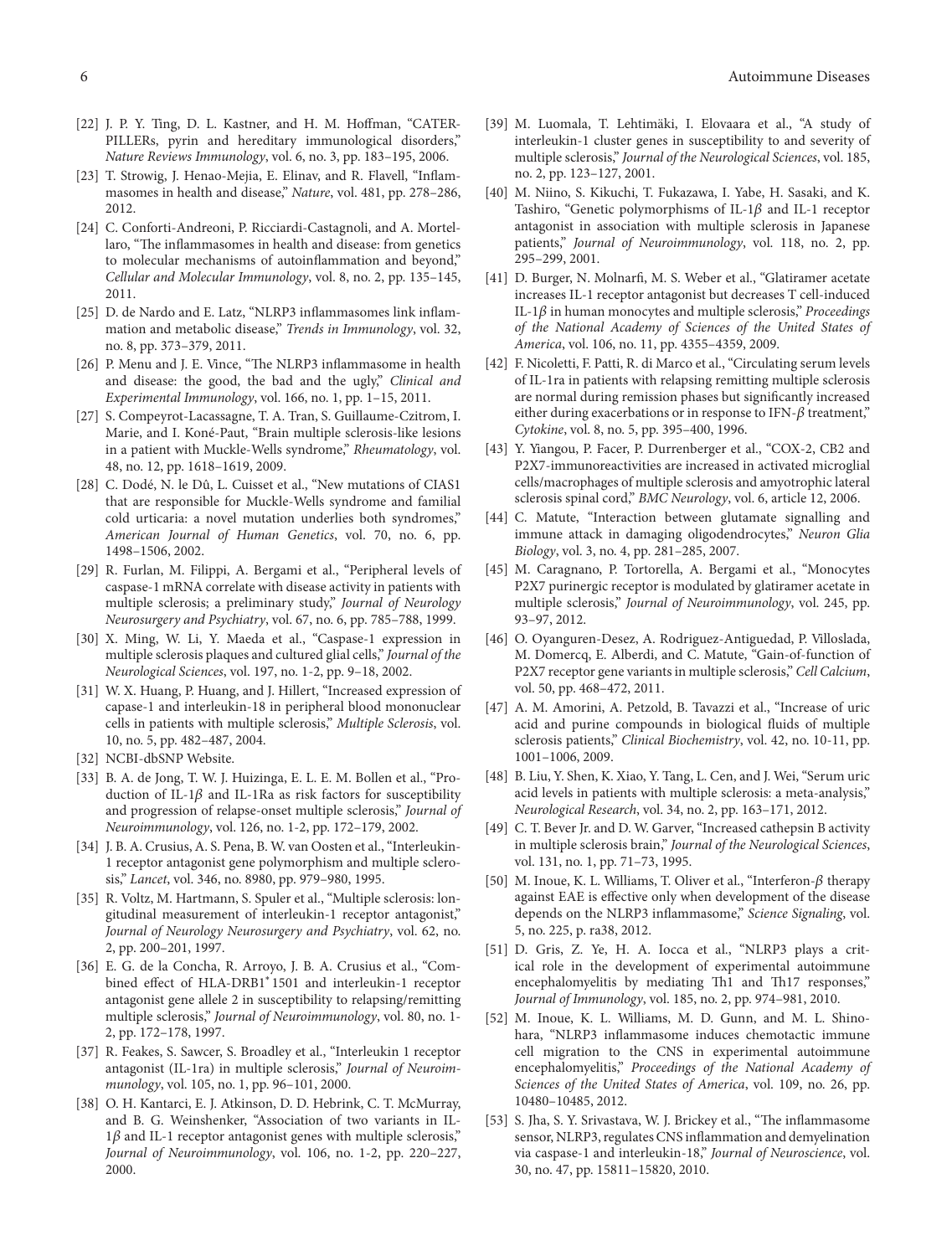- [54] R. Furlan, G. Martino, F. Galbiati et al., "Caspase-1 regulates the inflammatory process leading to autoimmune demyelination," Journal of Immunology, vol. 163, no. 5, pp. 2403-2409, 1999.
- [55] Z. Ahmed, A. I. Doward, G. Pryce et al., "A role for caspase-1 and -3 in the pathology of experimental allergic *ican Journal of Pathology, vol. 161, no. 5, pp. 1577-1586, 2002.* encephalomyelitis: inflammation versus degeneration," Amer-
- [56] C. Sutton, C. Brereton, B. Keogh, K. H. G. Mills, and E. C. tion of IL-17-producing T cells that mediate autoimmune Lavelle, "A crucial role for interleukin (IL)-1 in the inducencephalomyelitis," *Journal of Experimental Medicine*, vol. 203, no. 7, pp. 1685-1691, 2006.
- [57] V. Badovinac, M. Mostarica-Stojković, C. A. Dinarello, and S. Stošić-Grujičić, "Interleukin-1 receptor antagonist suppresses experimental autoimmune encephalomyelitis (EAE) in rats by influencing the activation and proliferation of encephalitogenic cells," Journal of Neuroimmunology, vol. 85, no. 1, pp. 87-95, 1998.
- [58] F. D. Shi, K. Takeda, S. Akira, N. Sarvetnick, and H. G. Ljunggren, "IL-18 directs autoreactive  $T$  cells and promotes autodestruction in the central nervous system via induction of IFN-γ by NK cells," *Journal of Immunology*, vol. 165, no. 6, pp. 3099-3104, 2000.
- liorates experimental autoimmune encephalomyelitis," Journal ade prevents ATP excitotoxicity in oligodendrocytes and ame-[59] C. Matute, I. Torre, F. Pérez-Cerdá et al., "P2X7 receptor blockof Neuroscience, vol. 27, no. 35, pp. 9525-9533, 2007.
- hog pathway promotes blood-brain-barrier integrity and CNS [60] J. I. Alvarez, A. Dodelet-Devillers, H. Kebir et al., "The hedgeimmune quiescence," Science, vol. 334, no. 6063, pp. 1727-1731, 2011.
- trophil recruitment induced by chronic IL-1 expression in the nation, blood-brain barrier breakdown, and pronounced neu-[61] C. C. Ferrari, A. M. Depino, F. Prada et al., "Reversible demyelibrain," American Journal of Pathology, vol. 165, no. 5, pp. 1827-1837, 2004.
- [62] C. E. Sutton, S. J. Lalor, C. M. Sweeney, C. F. Brereton, E. C. Lavelle, and K. H. G. Mills, "Interleukin-1 and IL-23 Induce Innate IL-17 Production from  $\gamma\delta$  T Cells, Amplifying Th17 Responses and Autoimmunity," Immunity, vol. 31, no. 2, pp. 2009. 341,–331
- [63] S. Jander and G. Stoll, "Differential induction of interleukin-12, interleukin-18, and interleukin-1 $\beta$  converting enzyme mRNA in experimental autoimmune encephalomyelitis of the Lewis rat," Journal of Neuroimmunology, vol. 91, no. 1-2, pp. 93-99, 1998.
- ing antibodies to IFN- $\gamma$ -inducing factor prevent experimental [64] G. Wildbaum, S. Youssef, N. Grabie, and N. Karin, "Neutralizautoimmune encephalomyelitis," Journal of Immunology, vol. 161, no. 11, pp. 6368-6374, 1998.
- [65] I. Gutcher, E. Urich, K. Wolter, M. Prinz, and B. Becher, "Interleukin 18-independent engagement of interleukin 18  $r$  receptor- $\alpha$  is required for autoimmune inflammation," Nature Immunology, vol. 7, no. 9, pp. 946-953, 2006.
- [66] S. J. Lalor, L. S. Dungan, C. E. Sutton, S. A. Basdeo, J. M. Fletcher, and K. H. G. Mills, "Caspase-1-processed cytokines IL-1 $\beta$  and IL-18 promote IL-17 production by  $\gamma\delta$  and CD4 T cells that mediate autoimmunity," Journal of Immunology, vol. 186, no. 10, pp. 5738-5748, 2011.
- [67] B. T. Fife, G. B. Huffnagle, W. A. Kuziel, and W. J. Karpus, "CC tal autoimmune encephalomyelitis," Journal of Experimental chemokine receptor 2 is critical for induction of experimen-Medicine, vol. 192, no. 6, pp. 899-905, 2000.
- [68] D. R. Huang, J. Wang, P. Kivisakk, B. J. Rollins, and R. M. Ransohoff, "Absence of monocyte chemoattractant protein 1 in mice leads to decreased local macrophage recruitment and antigen-specific T helper cell type 1 immune response in experimental autoimmune encephalomyelitis," Journal of Experimental Medicine, vol. 193, no. 6, pp. 713-725, 2001.
- [69] T. L. Sørensen and F. Sellebjerg, "Distinct chemokine receptor and cytokine expression profile in secondary progressive MS," Neurology, vol. 57, no. 8, pp. 1371-1376, 2001.
- [70] T. Misu, H. Onodera, K. Fujihara et al., "Chemokine receptor expression on T cells in blood and cerebrospinal fluid at relapse and remission of multiple sclerosis: imbalance of Th1/Th2associated chemokine signaling," Journal of Neuroimmunology, vol. 114, no. 1-2, pp. 207-212, 2001.
- [71] C. McManus, J. W. Berman, F. M. Brett, H. Staunton, M. Farrell, and C. F. Brosnan, "MCP-1, MCP-2 and MCP-3 expression in multiple sclerosis lesions: an immunohistochemical and in situ hybridization study," *Journal of Neuroimmunology*, vol. 86, no. 1, pp. 20-29, 1998.
- [72] I. Nelissen, B. Dubois, A. Goris, I. Ronsse, H. Carton, and G. Opdenakker, "Gelatinase B, PECAM-1 and MCP-3 gene polymorphisms in Belgian multiple sclerosis," Journal of the Neurological Sciences, vol. 200, no. 1-2, pp. 43-48, 2002.
- [73] J. V. Kim, N. Jiang, C. E. Tadokoro et al., "Two-photon laser scanning microscopy imaging of intact spinal cord and cerebral cortex reveals requirement for CXCR6 and neuroinflammation in immune cell infiltration of cortical injury sites," Journal of Immunological Methods, vol. 352, no. 1-2, pp. 89-100, 2010.
- [74] N. Fukumoto, T. Shimaoka, H. Fujimura et al., "Critical roles of phatidylserine and oxidized lipoprotein in the pathogenesis of CXC chemokine ligand 16/scavenger receptor that binds phosboth acute and adoptive transfer experimental autoimmune encephalomyelitis," *Journal of Immunology*, vol. 173, no. 3, pp. 1620-1627, 2004.
- [75] T. Uede, "Osteopontin, intrinsic tissue regulator of intractable inflammatory diseases," Pathology International, vol. 61, no. 5, pp. 265-280, 2011.
- [76] D. Chabas, S. E. Baranzini, D. Mitchell et al., "The influence mue demyelinating desease," Science, vol. 294, no. 5547, pp. of the proinflammatory cytokine, osteopontin, on autoim-1731-1735, 2001.
- [77] M. Jansson, V. Panoutsakopoulou, J. Baker, L. Klein, and H. Cantor, "Cutting edge: attenuated experimental autoimmune nal of Immunology, vol. 168, no. 5, pp. 2096-2099, 2002. encephalomyelitis in ETA-1/osteopontin-deficient mice," Jour-
- [78] M. L. Shinohara, J. H. Kim, V. A. Garcia, and H. Cantor, "Engagement of the type I interferon receptor on dendritic cells inhibits T helper 17 cell development: role of intracellular osteopontin," *Immunity*, vol. 29, no. 1, pp. 68-78, 2008.
- [79] E. M. Hur, S. Youssef, M. E. Haws, S. Y. Zhang, R. A. Sobel, and L. Steinman, "Osteopontin-induced relapse and progression of autoimmune brain disease through enhanced survival of activated T cells," Nature Immunology, vol. 8, no. 1, pp. 74-83, 2007.
- [80] M. L. Shinohara, M. Jansson, E. S. Hwang, M. B. F. Werneck, L. H. Glimcher, and H. Cantor, "T-bet-dependent expression of osteopontin contributes to T cell polarization," Proceedings of